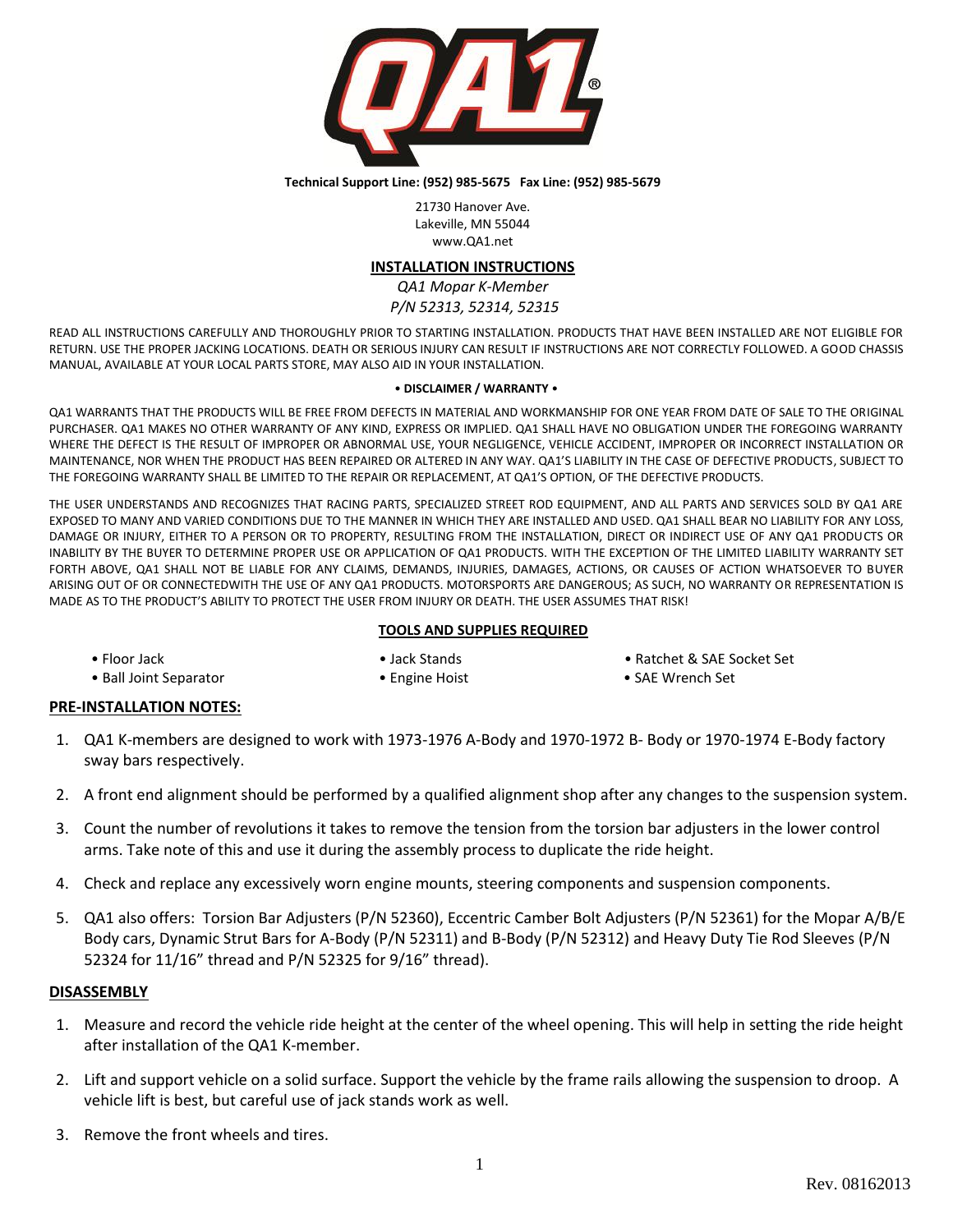- 4. Remove the shock bolts from lower control arms.
- 5. Remove the front sway bar.
- 6. Remove the tension on the torsion bars by loosening the adjuster bolts in the lower control arms counting the number of turns required to remove the preload. It is not necessary to completely remove the torsion bar adjuster bolt or block. **Note the position of the torsion bar key.**
- 7. Remove the snap ring at the rear of the torsion bar (**Figure 1**) and slide the torsion bar back. It is not necessary to completely remove the torsion bar from the car (**Figure 2**). Loosening the lower control arm pivot shaft and gently prying back on the control arm will help to remove the torsion bar.



**Figure 1** Figure 2

- 8. Remove the cotter pin from the lower ball joint. Loosen the castle nut, but do not remove. Separate the lower control arm from the ball joint and then remove the nut. Leave the upper control arm and spindle hanging with all the steering attached. The steering system does not need to be fully dismantled.
- 9. Remove the three bolts holding the steering box to the factory K-member and suspend the steering box using rope or mechanics wire.
- 10. Un-bolt the idler arm from K-member noting the position of the washer if applicable.
- 11. Un-bolt the engine mounts from the K-member and raise the engine so the mounts are off the stands and leave the engine suspended. An engine hoist is recommended.
- 12. Remove the four K-member bolts and radiator support brace (**Figure 3**). Remove the factory K-member and lower control arms from the car.



**Figure 3**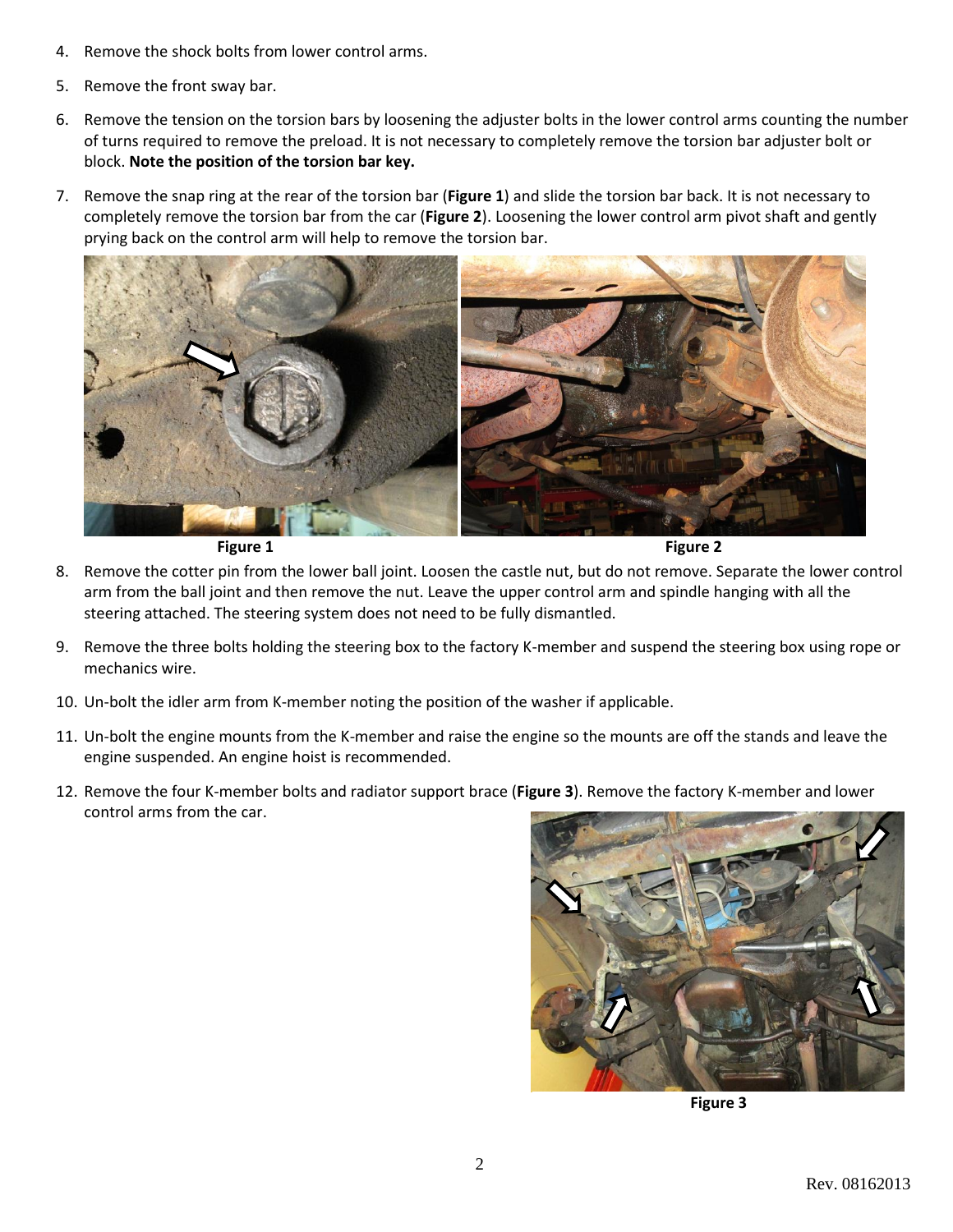## **INSTALLATION INSTRUCTIONS**

- 1. Transfer the lower control arms to the QA1 K-member (**Figure 4**). Leave the control arm pivot bolts loose at this time.
- 2. The new K-member can be bolted into the car (**Figure 5**) using the four 5/8" bolts (two 5/8" x 4 ½", two 5/8" x 1 ¼") and washers supplied with the K-member. Leaving the K-member bolts loose until the torsion bars are installed may help with installation.



**Figure 4** Figure 5

3. If using a manual steering box, bolt the steering box in place using the included  $\frac{1}{2}$  x 1  $\frac{1}{4}$  bolt in the outside bolt hole (Figure 6). If using a power steering box, place the ½" inside diameter washer on the factory bolt followed by the factory lock washer. Re-use the two factory inside bolts (**Figure 7**). Note: Due to variances in the steering boxes, it may be necessary to stack washers to prevent the bolt from bottoming. Use the minimum number of washers necessary.



**Figure 6 Figure 7 Figure 7** 

- 4. Install idler arm with the washer in the same position as it was in the factory K-member.
- 5. Clock the torsion bar keys and re-install the torsion bars and snap rings. The K-member may need to be adjusted in the car to get the snap rings in and fully seated in the grove and for proper engine placement.
- 6. With the torsion bars in place, the lower control arms can be reattached to the ball joints. Tighten the ball joint nuts to factory specifications and install new cotter pins in ball joints.
- 7. Tighten the torsion bar adjusters the same number of turns required to remove.